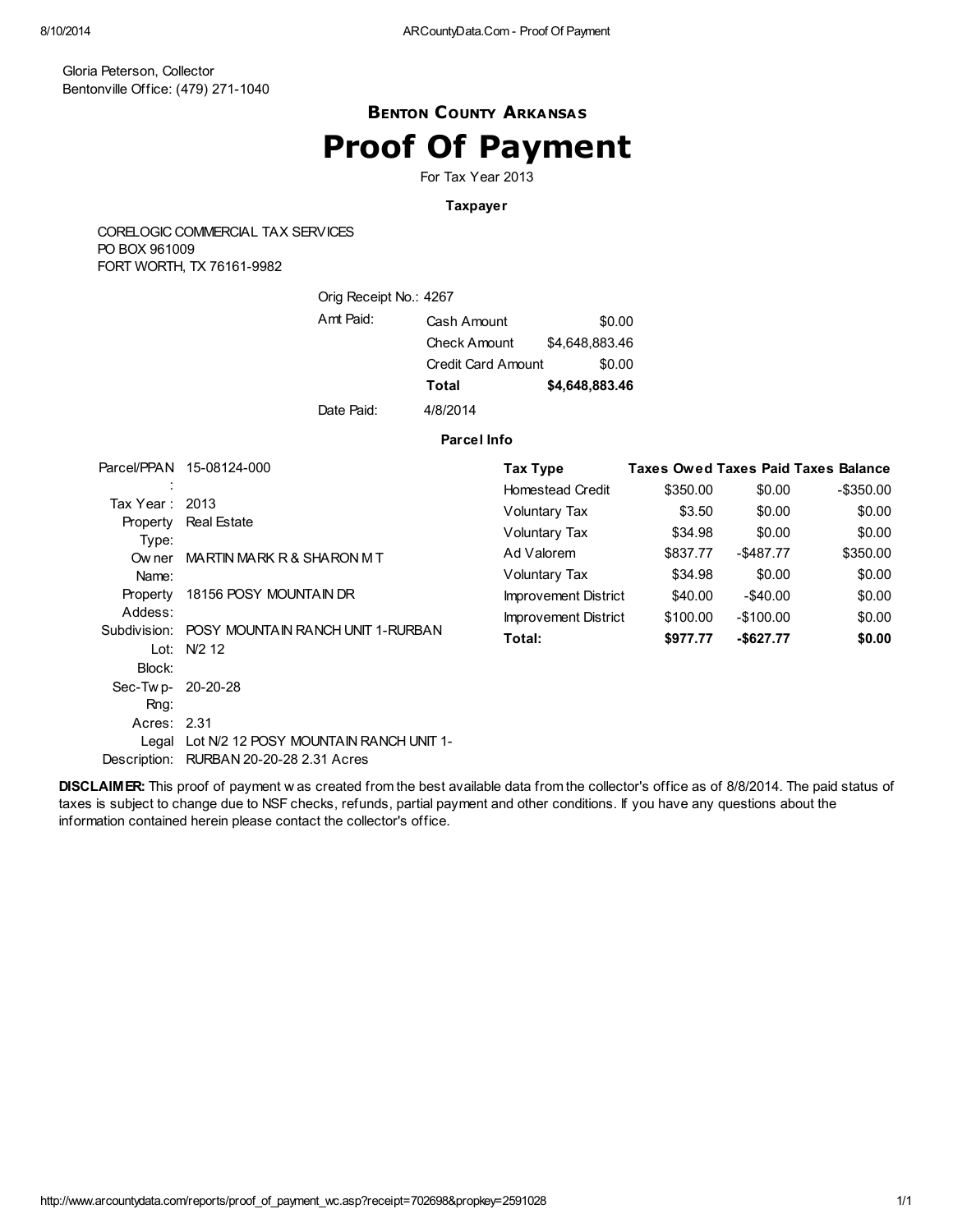## BENTON COUNTY ARKANSAS Proof Of Payment

For Tax Year 2012

### Taxpayer

FIRST AMERICAN REAL ESTATE 1 FIRST AMERICAN WAY DFW 4-5 WESTLAKE, TX 76262-5310

|                             | Orig Receipt No.: 21765                                                      |                                                                          |                                                  |          |              |                                            |
|-----------------------------|------------------------------------------------------------------------------|--------------------------------------------------------------------------|--------------------------------------------------|----------|--------------|--------------------------------------------|
|                             | Amt Paid:                                                                    | Cash Amount<br><b>Check Amount</b><br>Credit Card Amount<br><b>Total</b> | \$0.00<br>\$839,543.86<br>\$0.00<br>\$839,543.86 |          |              |                                            |
|                             | Date Paid:                                                                   | 4/17/2013                                                                |                                                  |          |              |                                            |
|                             |                                                                              | <b>Parcel Info</b>                                                       |                                                  |          |              |                                            |
|                             | Parcel/PPAN 15-08124-000                                                     | <b>Tax Type</b>                                                          |                                                  |          |              | <b>Taxes Owed Taxes Paid Taxes Balance</b> |
| Tax Year:                   | 2012                                                                         | Ad Valorem<br>- Rogers                                                   |                                                  | \$837.77 | $-$ \$487.77 | \$350.00                                   |
| Property<br>Type:           | <b>Real Estate</b>                                                           | <b>Homestead Credit</b><br>- Rogers                                      |                                                  | \$350.00 | \$0.00       | $-$ \$350.00                               |
| Ow ner<br>Name:             | MARTIN MARK R & SHARON M T                                                   | <b>Improvement District</b><br>- Emergency Medical SRV Dist Fee          |                                                  | \$40.00  | $-$40.00$    | \$0.00                                     |
| Property<br>Addess:         | 18156 POSY MOUNTAIN DR                                                       | <b>Improvement District</b><br>- NE Benton County Fire Dist              |                                                  | \$40.00  | $-$ \$40.00  | \$0.00                                     |
|                             | Subdivision: POSY MOUNTAIN RANCH UNIT 1-<br><b>RURBAN</b>                    | Voluntary Tax<br>- Voluntary Road                                        |                                                  | \$34.98  | \$0.00       | \$0.00                                     |
| Block:                      | Lot: N/2 12                                                                  | Voluntary Tax<br>- Voluntary Historical Preserv                          |                                                  | \$3.50   | \$0.00       | \$0.00                                     |
| Sec-Twp- 20-20-28<br>Rng:   |                                                                              | Total:                                                                   |                                                  | \$917.77 | $-$567.77$   | \$0.00                                     |
| Acres: 2.31<br>Description: | Legal Lot N/2 12 POSY MOUNTAIN<br>RANCH UNIT 1-RURBAN 20-20-28<br>2.31 Acres |                                                                          |                                                  |          |              |                                            |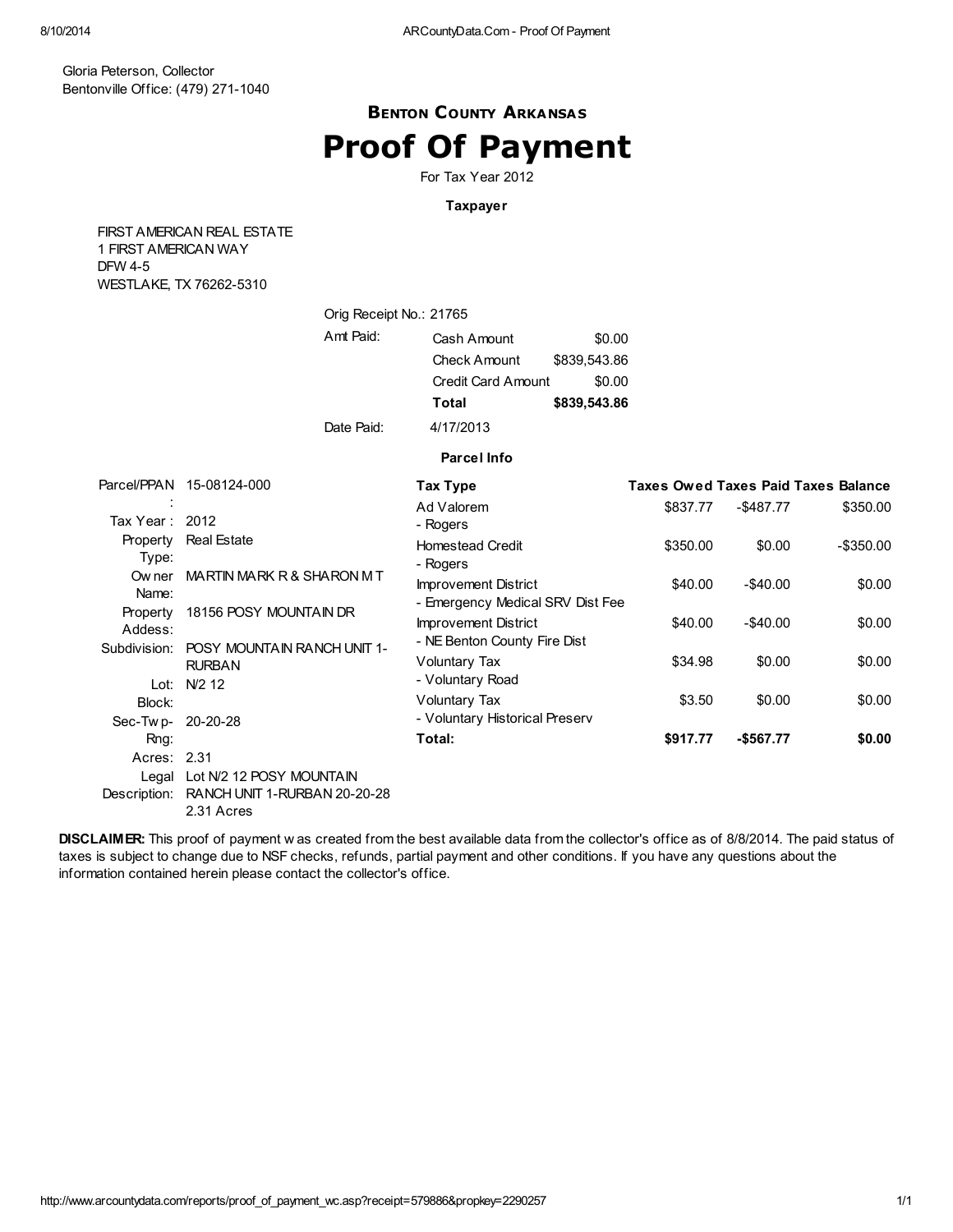## BENTON COUNTY ARKANSAS Proof Of Payment

For Tax Year 2011

### Taxpayer

FIRST AMERICAN REAL ESTATE 1 FIRST AMERICAN WAY DFW 4-5 WESTLAKE, TX 76262-5310

|                | Orig Receipt No.: 25608                             |                                  |                 |          |              |                                            |
|----------------|-----------------------------------------------------|----------------------------------|-----------------|----------|--------------|--------------------------------------------|
|                | Amt Paid:                                           | Cash Amount                      | \$0.00          |          |              |                                            |
|                |                                                     | <b>Check Amount</b>              | \$18,573,814.40 |          |              |                                            |
|                |                                                     | <b>Credit Card Amount</b>        | \$0.00          |          |              |                                            |
|                |                                                     | Total                            | \$18,573,814.40 |          |              |                                            |
|                | Date Paid:                                          | 4/23/2012                        |                 |          |              |                                            |
|                |                                                     | <b>Parcel Info</b>               |                 |          |              |                                            |
|                | Parcel/PPAN 15-08124-000                            | Tax Type                         |                 |          |              | <b>Taxes Owed Taxes Paid Taxes Balance</b> |
|                |                                                     | Ad Valorem                       |                 | \$837.77 | $-$ \$487.77 | \$350.00                                   |
| Tax Year: 2011 |                                                     | - Rogers                         |                 |          |              |                                            |
| Property       | <b>Real Estate</b>                                  | <b>Homestead Credit</b>          |                 | \$350.00 | \$0.00       | $-$ \$350.00                               |
| Type:          |                                                     | - Rogers                         |                 |          |              |                                            |
| Ow ner         | MARTIN MARK R & SHARON M T                          | <b>Improvement District</b>      |                 | \$40.00  | $-$40.00$    | \$0.00                                     |
| Name:          |                                                     | - Emergency Medical SRV Dist Fee |                 |          |              |                                            |
| Property       | 18156 POSY MOUNTAIN DR                              | <b>Improvement District</b>      |                 | \$40.00  | $-$ \$40.00  | \$0.00                                     |
| Addess:        |                                                     | - NE Benton County Fire Dist     |                 |          |              |                                            |
| Subdivision:   | <b>POSY MOUNTAIN RANCH UNIT 1-</b><br><b>RURBAN</b> | <b>Voluntary Tax</b>             |                 | \$34.98  | \$0.00       | \$0.00                                     |
| Lot:           | N/2 12                                              | - Voluntary Road                 |                 |          |              |                                            |
| Block:         |                                                     | Voluntary Tax                    |                 | \$3.50   | \$0.00       | \$0.00                                     |
| Sec-Twp-       | 20-20-28                                            | - Voluntary Historical Preserv   |                 |          |              |                                            |
| Rng:           |                                                     | Total:                           |                 | \$917.77 | $-$567.77$   | \$0.00                                     |
| Acres: 2.31    |                                                     |                                  |                 |          |              |                                            |
|                | Legal Lot N/2 12 POSY MOUNTAIN                      |                                  |                 |          |              |                                            |
|                |                                                     |                                  |                 |          |              |                                            |

Description: RANCH UNIT 1-RURBAN 20-20-28 2.31 Acres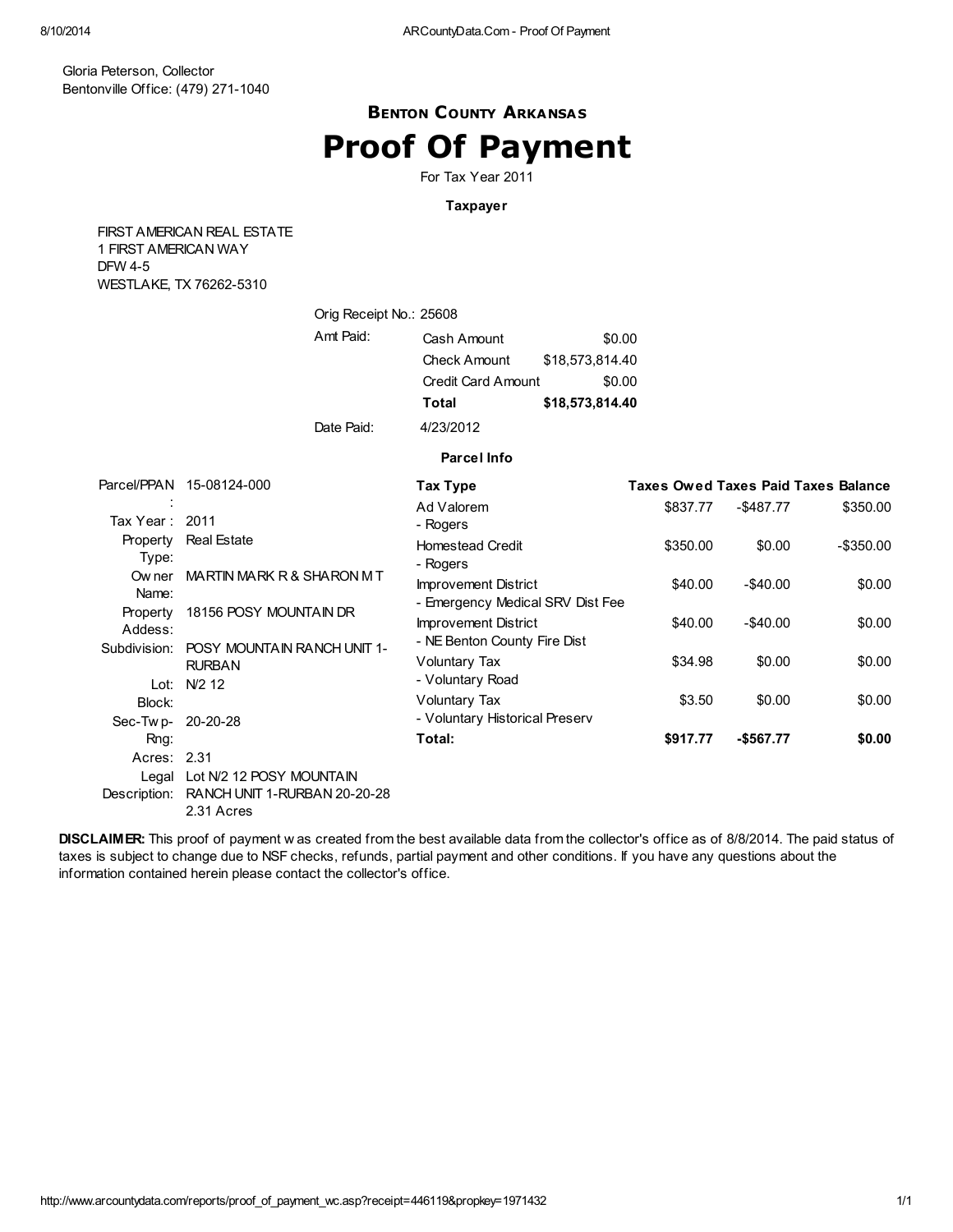## BENTON COUNTY ARKANSAS Proof Of Payment

For Tax Year 2010

### Taxpayer

FIRST AMERICAN REAL ESTATE 1 FIRST AMERICAN WAY DFW 4-5 WESTLAKE, TX 76262-5310

|                     | Orig Receipt No.: 22598     |                                     |                 |            |              |                                            |
|---------------------|-----------------------------|-------------------------------------|-----------------|------------|--------------|--------------------------------------------|
|                     | Amt Paid:                   | Cash Amount                         | \$0.00          |            |              |                                            |
|                     |                             | <b>Check Amount</b>                 | \$19,926,066.22 |            |              |                                            |
|                     |                             | <b>Credit Card Amount</b>           | \$0.00          |            |              |                                            |
|                     |                             | Total                               | \$19,926,066.22 |            |              |                                            |
|                     | Date Paid:                  | 5/9/2011                            |                 |            |              |                                            |
|                     |                             | <b>Parcel Info</b>                  |                 |            |              |                                            |
|                     | Parcel/PPAN 15-08124-000    | Tax Type                            |                 |            |              | <b>Taxes Owed Taxes Paid Taxes Balance</b> |
|                     |                             | Ad Valorem                          |                 | \$896.21   | $-$ \$546.21 | \$350.00                                   |
| Tax Year :          | 2010                        | - Rogers                            |                 |            |              |                                            |
| Property<br>Type:   | <b>Real Estate</b>          | <b>Homestead Credit</b><br>- Rogers |                 | \$350.00   | \$0.00       | $-$ \$350.00                               |
| Ow ner              | MARTIN MARK R & SHARON M T  | <b>Improvement District</b>         |                 | \$40.00    | $-$ \$40.00  | \$0.00                                     |
| Name:               |                             | - Emergency Medical SRV Dist Fee    |                 |            |              |                                            |
| Property<br>Addess: | 18156 POSY MOUNTAIN DR      | <b>Improvement District</b>         |                 | \$75.00    | $-$75.00$    | \$0.00                                     |
| Subdivision:        | POSY MOUNTAIN RANCH UNIT 1- | - NE Benton County Fire Dist        |                 |            |              |                                            |
|                     | <b>RURBAN</b>               | Voluntary Tax                       |                 | \$37.42    | \$0.00       | \$0.00                                     |
| Lot:                | N/2 12                      | - Voluntary Road                    |                 |            |              |                                            |
| Block:              |                             | Voluntary Tax                       |                 | \$3.74     | \$0.00       | \$0.00                                     |
| Sec-Tw p- 20-20-28  |                             | - Voluntary Historical Preserv      |                 |            |              |                                            |
| Rng:                |                             | Total:                              |                 | \$1,011.21 | $-$ \$661.21 | \$0.00                                     |

Acres: 2.31 Legal Lot N/2 12 POSY MOUNTAIN Description: RANCH UNIT 1-RURBAN 20-20-28 2.31 Acres

DISCLAIMER: This proof of payment w as created from the best available data from the collector's office as of 8/8/2014. The paid status of taxes is subject to change due to NSF checks, refunds, partial payment and other conditions. If you have any questions about the information contained herein please contact the collector's office.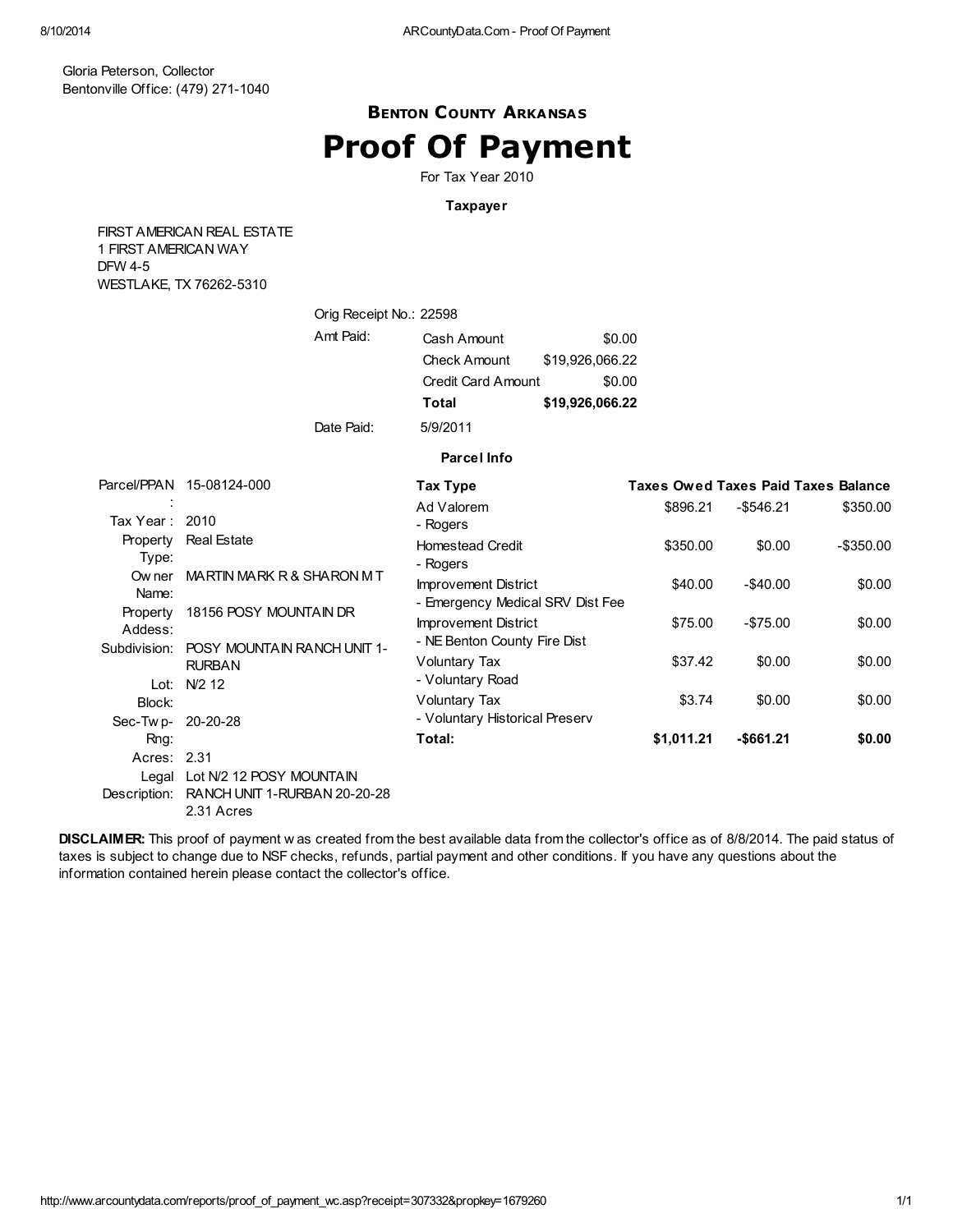### BENTON COUNTY ARKANSAS Proof Of Payment

For Tax Year 2009

### Taxpayer

FIRST AMERICAN REAL ESTATE 1 FIRST AMERICAN WAY DFW 4-5 WESTLAKE, TX 76262-5310

|                     | Orig Receipt No.: 20312                                                      |                                                                     |                                    |          |             |                                            |
|---------------------|------------------------------------------------------------------------------|---------------------------------------------------------------------|------------------------------------|----------|-------------|--------------------------------------------|
|                     | Amt Paid:                                                                    | Cash Amount<br><b>Check Amount</b><br><b>Credit Card Amount</b>     | \$0.00<br>\$1,651,753.21<br>\$0.00 |          |             |                                            |
|                     |                                                                              | <b>Total</b>                                                        | \$1,651,753.21                     |          |             |                                            |
|                     | Date Paid:                                                                   | 4/30/2010                                                           |                                    |          |             |                                            |
|                     |                                                                              | <b>Parcel Info</b>                                                  |                                    |          |             |                                            |
|                     | Parcel/PPAN 15-08124-000                                                     | Tax Type                                                            |                                    |          |             | <b>Taxes Owed Taxes Paid Taxes Balance</b> |
| Tax Year :          | 2009                                                                         | Ad Valorem<br>- Rogers                                              |                                    | \$857.41 | $-$507.41$  | \$350.00                                   |
| Property<br>Type:   | <b>Real Estate</b>                                                           | <b>Homestead Credit</b><br>- Rogers                                 |                                    | \$350.00 | \$0.00      | $-$ \$350.00                               |
| Ow ner<br>Name:     | MARTIN MARK R & SHARON M T                                                   | <b>Improvement District</b><br>- Emergency Medical SRV Dist Fee     |                                    | \$40.00  | $-$40.00$   | \$0.00                                     |
| Property<br>Addess: | 18156 POSY MOUNTAIN DR                                                       | <b>Improvement District</b><br>- NE Benton County Fire Dist         |                                    | \$75.00  | $-$ \$75.00 | \$0.00                                     |
| Subdivision:        | <b>POSY MOUNTAIN RANCH UNIT 1-</b><br><b>RURBAN</b>                          | Voluntary Tax                                                       |                                    | \$35.80  | \$0.00      | \$0.00                                     |
| Block:              | Lot: N/2 12                                                                  | - Voluntary Road<br>Voluntary Tax<br>- Voluntary Historical Preserv |                                    | \$35.80  | \$0.00      | \$0.00                                     |
| Sec-Twp-<br>Rng:    | 20-20-28                                                                     | Total:                                                              |                                    | \$972.41 | $-$622.41$  | \$0.00                                     |
| Acres: 2.31         |                                                                              |                                                                     |                                    |          |             |                                            |
| Description:        | Legal Lot N/2 12 POSY MOUNTAIN<br>RANCH UNIT 1-RURBAN 20-20-28<br>2.31 Acres |                                                                     |                                    |          |             |                                            |